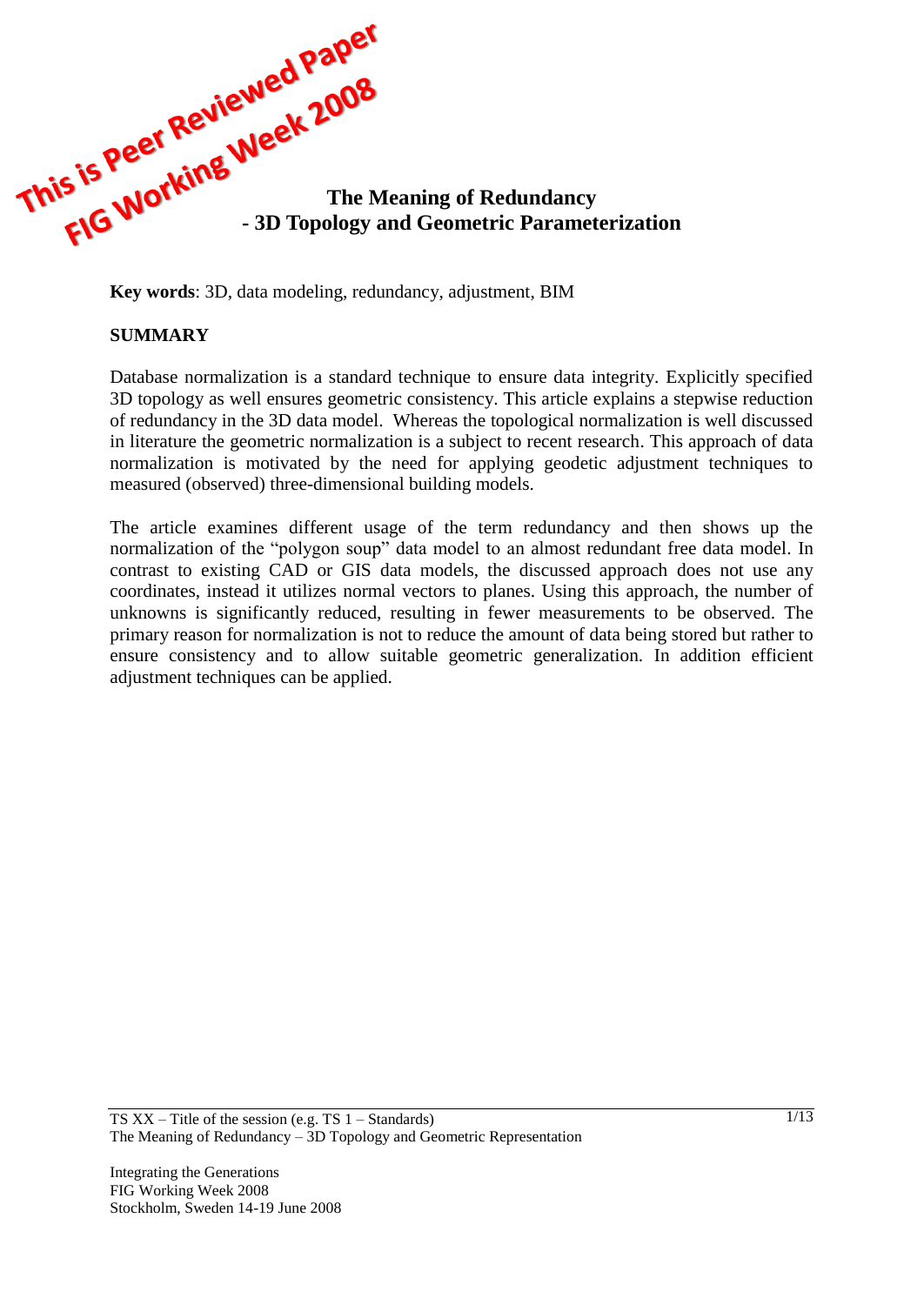# **The Meaning of Redundancy - 3D Topology and Geometric Parameterization**

### **1. INTRODUCTION**

Gathering three dimensional geometric data of buildings is becoming increasingly important. Virtual 3D City Models and Building Information Models require reliable information about the inside of buildings. Traditional surveying techniques, such as tacheometry, are too time consuming and too expensive. This paper shows how to parameterize the three-dimensional building geometry in a non-standard form that is suitable for fast data acquisition by making use of least squares adjustment. In contrast to existing CAD or GIS data models, the discussed approach does not use any coordinates, instead it utilizes normal vectors to planes. Using this approach, the number of unknowns is significantly reduced, resulting in fewer measurements to be observed.

This article discusses certain aspects of a conceptual three-dimensional data model that was introduced by [Gielsdorf and Gründig 2002]. The methodology of this promising model relies on three main Ideas. Topological and geometrical data are specified separately. Explicit topology is compulsory. Secondly, geometry is parameterized with flat surfaces not coordinates. And thirdly, the observations (measurement, relative geometry) are stored in the project database and are used to determine the parameters of the absolute geometry by applying geodetic adjustment techniques.

This model does not end in itself. The explicit specification of a 3D topology facilitates consistency checks during insert, update or delete operation. A surface based parameterization reduces the number of unknown parameters in the adjustment, by shifting information, like planarity of a face, from the computational geometry domain to the relational domain. [Thompson and Oosterom 2008] emphasis a soaring paradigm: "Note that there is a trend in which the original observations and measurements are more often stored in the (cadastral) database, in addition to the resulting interpretations (parcels)".

This article discusses the methodology of normalization in the problem domain of 3D geoand building information. Normalization reduces redundancy. The primary reason for normalization is not to reduce the amount of data being stored but rather to ensure consistency and to allow suitable geometric generalization.

### **2. REDUNDANCY**

If "pieces of information" are exceeding what is necessary or normal, these pieces are called redundant. Redundancy is characterized by similarity or repetition. The meaning of the word ranges from pure duplication of critical components of an engineering system, to "wasted" space used to transmit certain data, including tautology in spoken language. (Wikipedia)

The GIS/Surveying world uses the term "redundancy" in context of SDBMS (Spatial Database Management Systems) and in the context of Adjustment Calculation. Database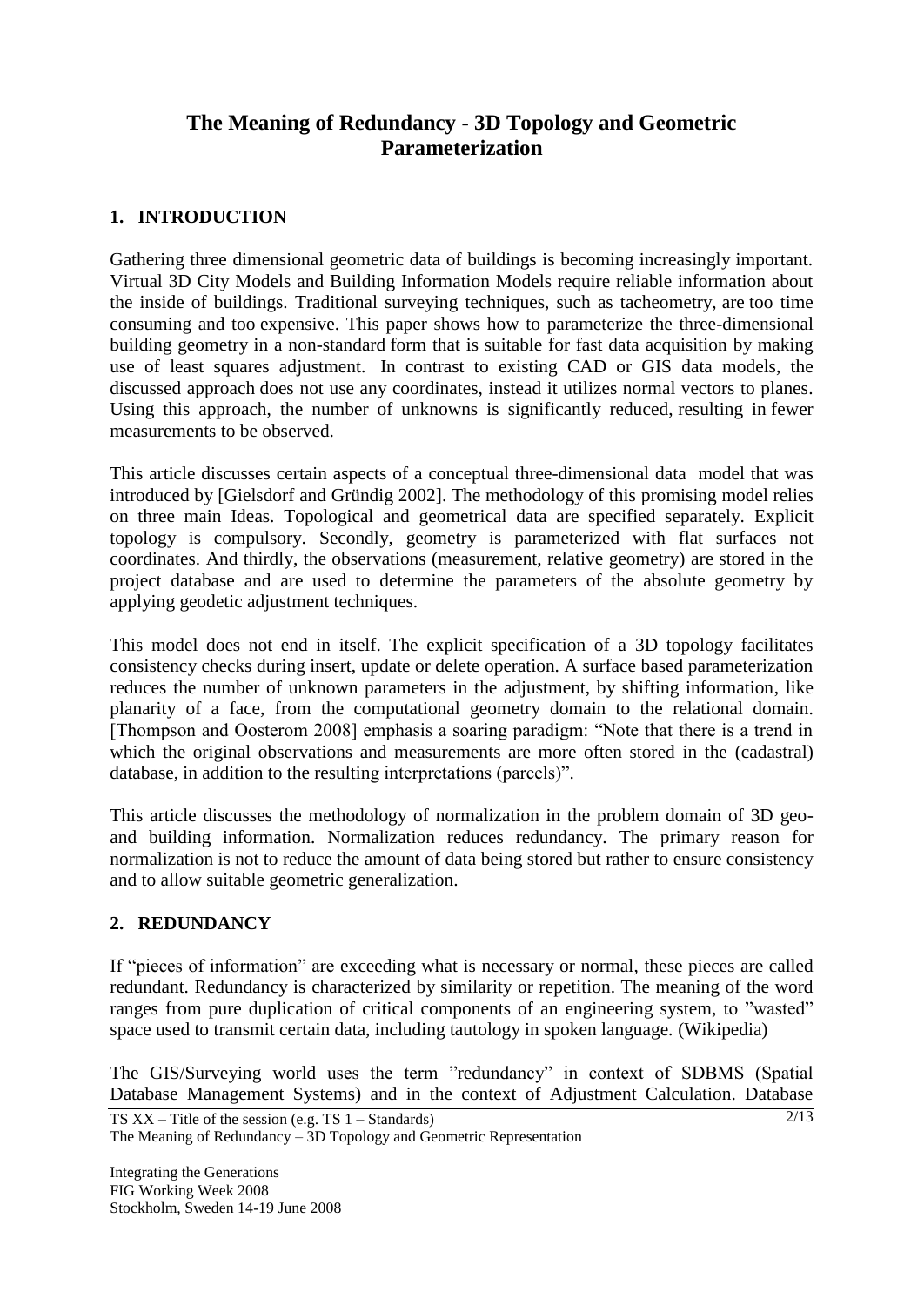designer try to avoid redundancy. Database Normalization minimizes duplication of information in order to ensure data integrity when data is inserted, updated or deleted. Empirical science like Engineering Surveying, Photogrammetry and Geodesy try to obtain redundant observations in order to increase precision and reliability. The different connotation - negative connotation on the database side and positive connotation on the surveying side result from different types of information.

A database usually represents *Deterministic Information* (DI). The model of the world does not involve uncertainty and errors. This assumption leads to a contradiction free representation of the real world. Deterministic variables should be stored only once. Here, redundancy means duplication of identical information.

Models from Measurements are realized with *Stochastic Information* (SI). Due to the inherent stochastic properties of observations the model involves information about precision and correlation of all parameters. Although diverse observations are used to describe the same quantity in the real world, every observation is stored, since every measurement is a subject to errors or mistakes. Here redundancy can be considered as statistical degree of freedom [Mikhail 1976]. Any surveying engineering application benefits from the usage of redundant information by estimating precision and reliability.

This article describes how the reduction of deterministic redundancy leads to a data model that supports input, update and deletion of three-dimensional topologic-geometric data and supports redundant measurement. Since the amount of unknown variables is lessened this allows for efficient algorithms concerning stochastic information (adjustment calculation).

## **3. 3D TOPOLOGY IN SPATIAL DATAMODELS**

## **3.1 Topological Models**

In spatial information models the terms "geometry" and "topology" are closely linked. From the mathematical point of view the three-dimensional Euclidian space  $\mathbb{R}^3$  is a topological space.

In context of solid modeling and GIS, geometric information describes position, orientation and shape of objects whereas topology describes relationships between objects. Topologic properties are invariant under certain geometric transformation.

This article discusses some aspects of explicit topological boundary representation of threedimensional solids. Out of scope are: Topological predicates from a result of geometric operations and topological networks used for routing.

[Mäntylä 1988] substantiates the necessity of a topological model with the following properties of the Euclidian space  $\mathbb{R}^3$ . The domain of the propertyset  $(x,y,z)$  of the metric space is infinit, uncountable and open. It is imposible to map all points of this space in a unstructured way. The structure of space decomposition (voxel, TEN, B-Rep, Half-Space...) is called topology.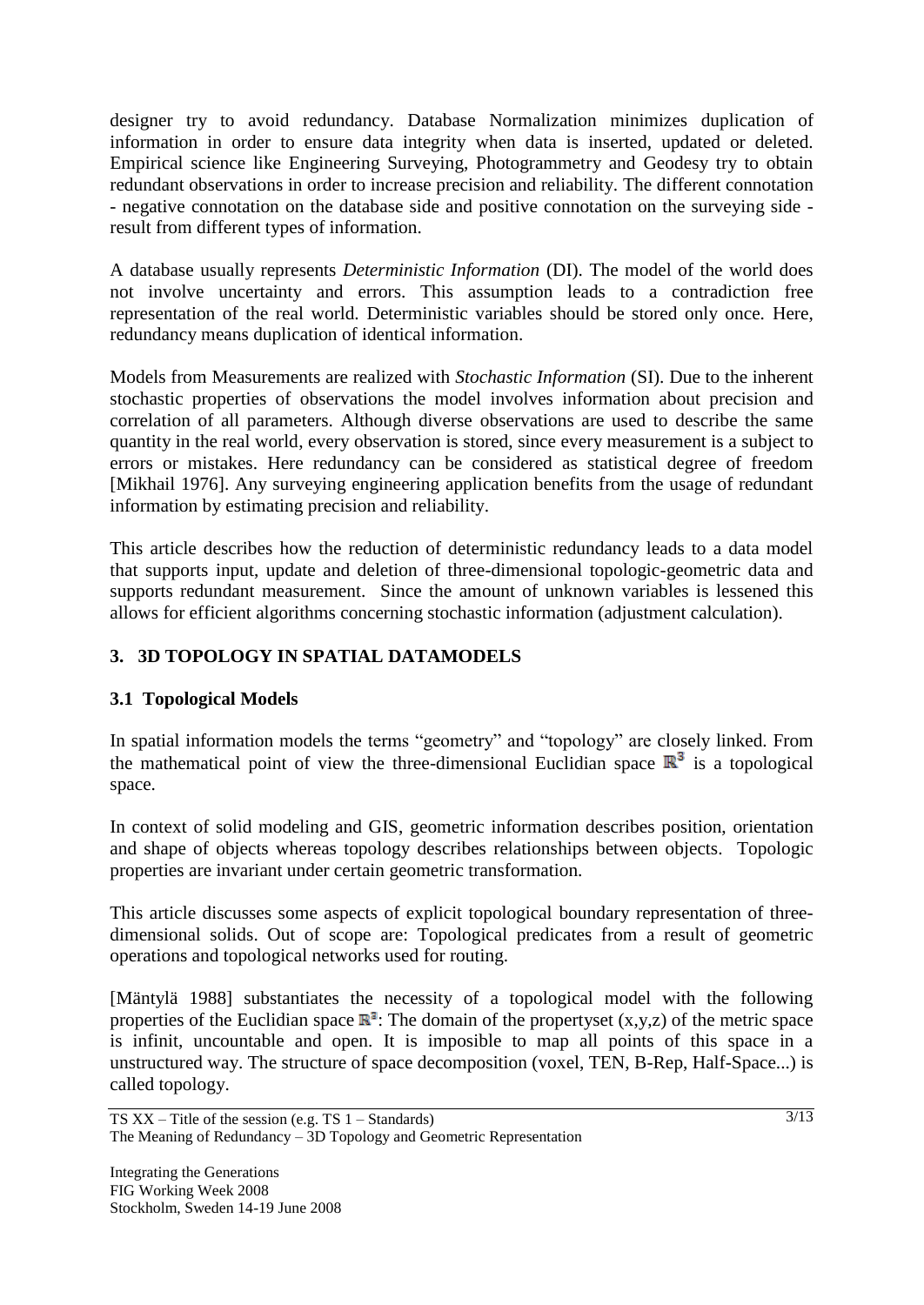[Mäntylä 1988] distinguishes three separate levels of modeling:



**Fig. 1** A three-level view of modeling [Mäntylä 1988]

*Physical objects* (terrain, buildings, streets, tunnels, parcels) must be identified and the universe of discourse must be restricted, since the real world cannot be mapped in full detail. *Mathematical objects* are a suitable idealizations of the real-world physical objects. Diverse mathematical approaches are discussed in literature (regular cell decomposition, TEN, B-Rep, CSG). [Zlatanova 2004] gives an overview on the history of data models and recent developments. Less effort has been made on the problem of *digital representations*. Only recently [Thompson 2007] addresses the finite precision of spatial data.

Since there is no way to find an explicit representation of shapes in space  $\mathbb{R}^3$  an indirect method has to be found. The implicit representation of infinite point-sets can be structured in following classes:

**Decomposition models.** The point set is represented as a collection of simple objects from a fixed collection of primitive object types with a single (!) implicit or explicit "gluing" operation. Example for decomposition models are: Voxel, Octree, binary space subdivision.

**Constructive models.** The point set is represented as a combination of primitive point sets together with general construction operations. Example for constructive models are: Boolean set operations on half spaces, constructive solid geometry (CSG).

**Boundary models.** These vector based models decompose the 3d solid with the relation type "boundary"  $\partial$ . Complex *n*-dimesional Shapes are described indirectly with their  $(n-1)$ dimensional boundary. Topology then is the structure that spezifies how objects of lower dimension are combined.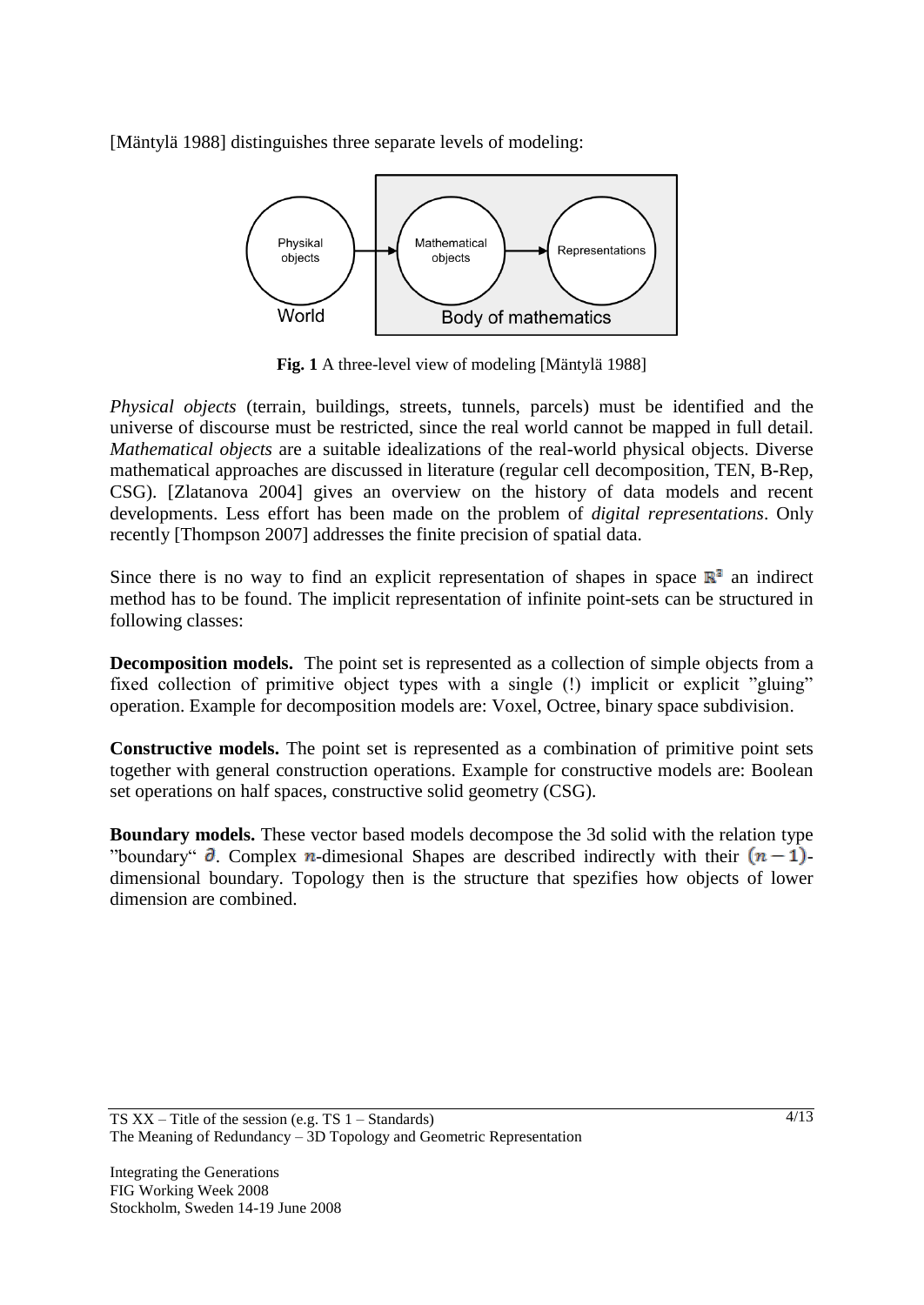

**Fig. 2** Boundary Representation [Bradley 2006]

Only the boundary model will be discussed in this article.

### **3.2 Topological Primitives**

Topological primitives are topological objects that describe single, non-decomposed elements of a topological complex. Topological primitives are open and connected point sets.

**Node.** A node is a 0-dimensional topological object. A node has no boundary.

**Edge.** An edge is a 1-dimensional topological object. An edge is bounded by two nodes. The interior of an edge is an open and connected point set.

**Face.** A Face is a 2-dimesional topological object. A Face is bounded by a finite set of edges. The boundary is closed and has no self intersection. The interior of a face is an open and connected point set. Faces are 2-manifolds. If a face is topologically the same like a disk which means it has no holes – it is called a 2-cell or CW-complex.

**Topological Solid.** A topological solid is a 3-dimensional topological object. A solid is bounded by faces. The surface (boundary) is closed, orientable, connected and free of intersection. The interior of a topological solid is an open and connected point set.

### **3.3 Topologic and Geometric Consistency**

As mentioned above, the terms "geometry" and "topology" are closely linked. An explicit specified topology helps to ensure geometric consistency. The ISO 19103 says that "the most important productive use of topology is to accelerate computational geometry". Beyond that, topology allows to ensure consistency during inserting, updating and deleting operations.

A simple example for the usage of topology for consistency checks is the Euler-Poincaré formula. The **number of topologic primitives** in valid solids isinvariant. It is used by the (extended) Euler-Poincaré formula. [Mäntylä 1988]

 $v - e + f = 2(s - h) + r$ 

TS  $XX$  – Title of the session (e.g. TS  $1$  – Standards) The Meaning of Redundancy – 3D Topology and Geometric Representation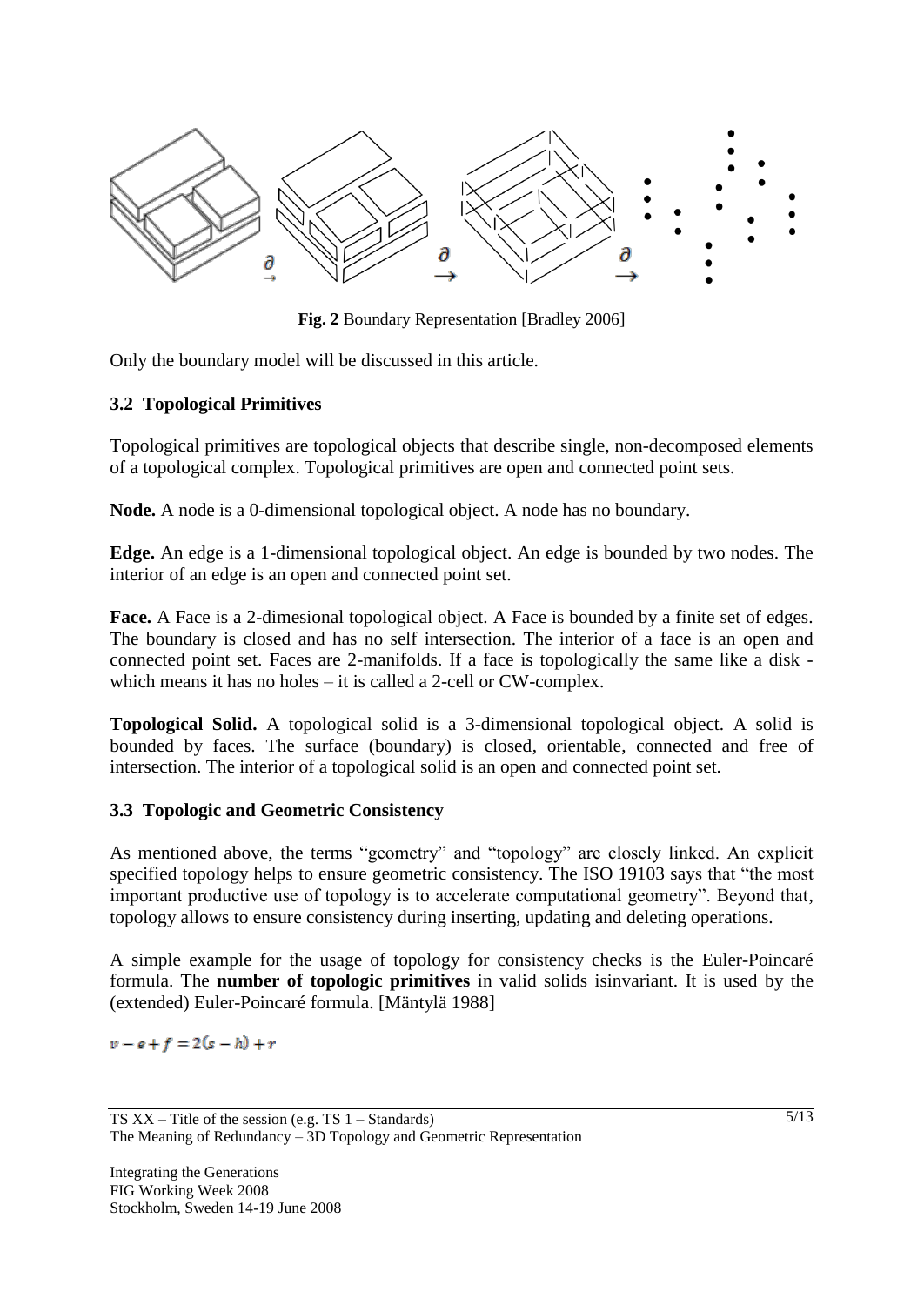In addition to the check of nodes, edges, faces and solids this simple formula controls the number of rings (hole in a face) and shells.

The **referential integrity of topologic primitives** ensures that the boundary resp. the interior of a topological primitive exit in the model instance. For instance: It can be checked, whether an edge that is supposed to bound a specific face really exists.

**Cardinality between topologic primitives** provides another validation rule. An edge is bounded by exactly two nodes. A mesh is bounded by three edges or more. In linear models a solid is at least bounded by four faces.

**Topologic Integrity of a ring** is ensured if the ring is closed (first vertex equals last vertex) and if distinct vertices are used.

**Geometric Integrity** validates whether all vertices are in the same the plane and whether edges are non-intersecting. If faces have additional interior inner boundaries (holes) these rings have to lie in the same plane like the exterior ring, and the interior rings are not allowed to intersect and must follow the orientation rules of the data model. Furthermore interior rings must not overlap nor intersect nor touch the exterior ring.

In general one can state, that the algorithms for validating geometric integrity are more expensive than those that are ensured by the data model or the DBMS. Topological encoding transfers certain algorithms from computational geometry to combinatorial algorithms which are well supported by relational data bases.

### **4. TOPOLOGICAL NORMALIZATION**

In terms of relational databases "normalization" means the reduction of multiple stored pieces of information. This chapter does not provide a new 3D topological data model. The aim is to describe the stepwise reduction of redundancy. One technique though is to replace *composite* relationship (black rhomb) with a shared *aggregate* (white rhomb).

In so-called "topology-free", "polygon soup" or "spaghetti" data models faces are represented as a collection of coordinate triples  $(x,y,z)$ . The coordinate values are stored in every collection as a *point composite*.



This simple structure is suitable to visualization purposes, since there is no need for searching during rendering. It is obvious, that the storage of the point coordinates is redundant. However, more levels of redundancy can be specified [Fig 3]:

- Node-redundancy (multiple storage of point geometry)
- Edge-redundancy (multiple storage of node-connectivity (edge))
- Face-redundancy (multiple storage of edge-connectivity (face) )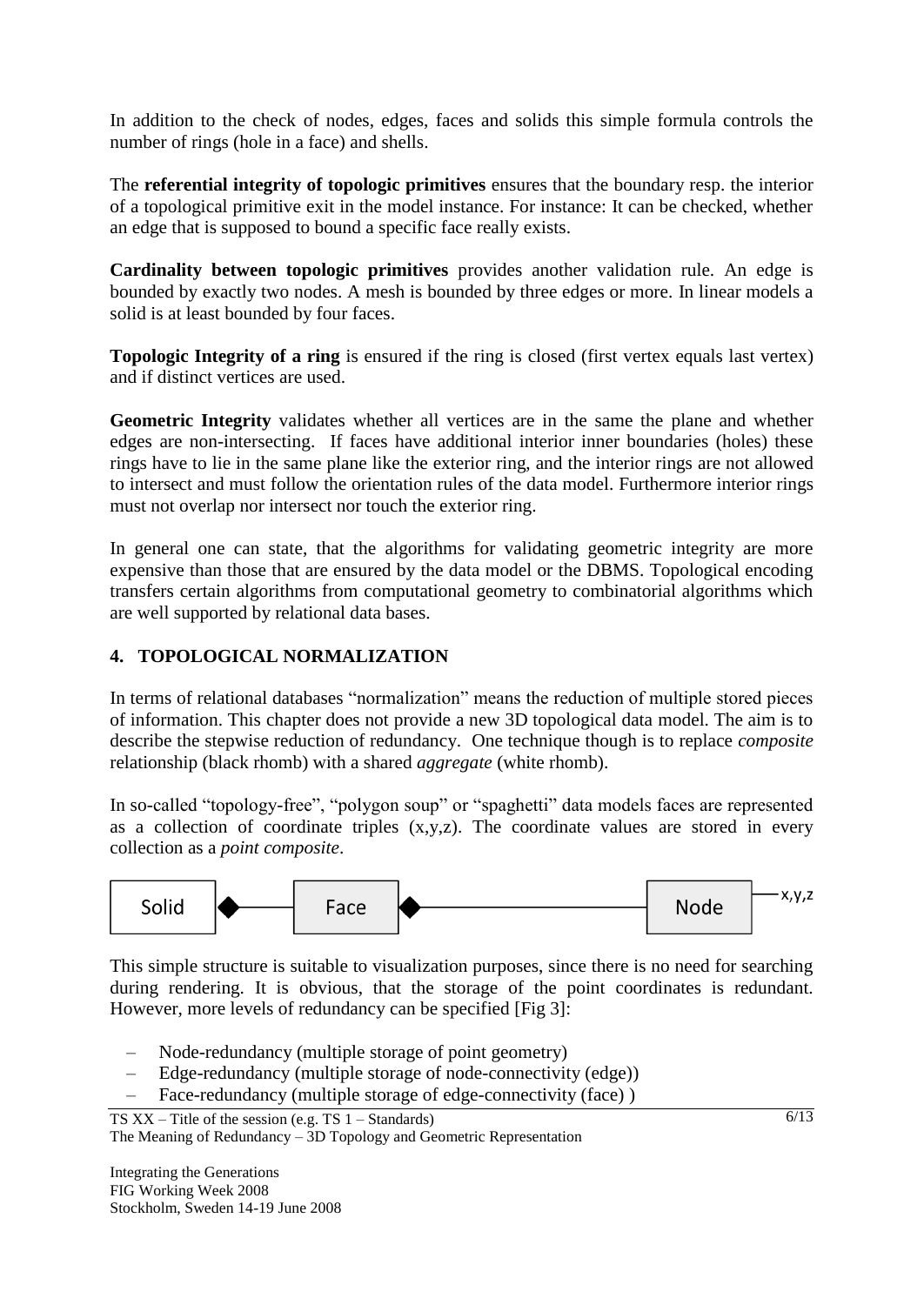– Solid-redundancy (multiple storage of faces)

–



**Fig. 3** Levels of redundancy

In order to avoid node-redundancy points are uniquely stored in an independent list and are referred by faces. (*shared point aggregation*).



Here every vertex-coordinate is only stored once. As a next step of normalization the entity type "edge" is introduced, in order to avoid edge-redundancy. Since the "normalization" of higher-dimensions redundancies must take into account the *orientation* of the topological primitives, the 2:N relationship is specified more detailed with the attributes "start" and "end".



Now a face consists of a list of oriented edges and is stored twice. By switching from edge*composition* to edge-*aggregation* a "real-world" edge is only stored once, but is refered by two faces (if the model is a 2-manyfold). Since these two faces refer the same edge, but might be of different orientation, the edge is decomposed in two half edges. A half-edge is entity with a binary orientation flag and a reference to an edge.



7/13

TS  $XX$  – Title of the session (e.g. TS  $1$  – Standards) The Meaning of Redundancy – 3D Topology and Geometric Representation

Integrating the Generations FIG Working Week 2008 Stockholm, Sweden 14-19 June 2008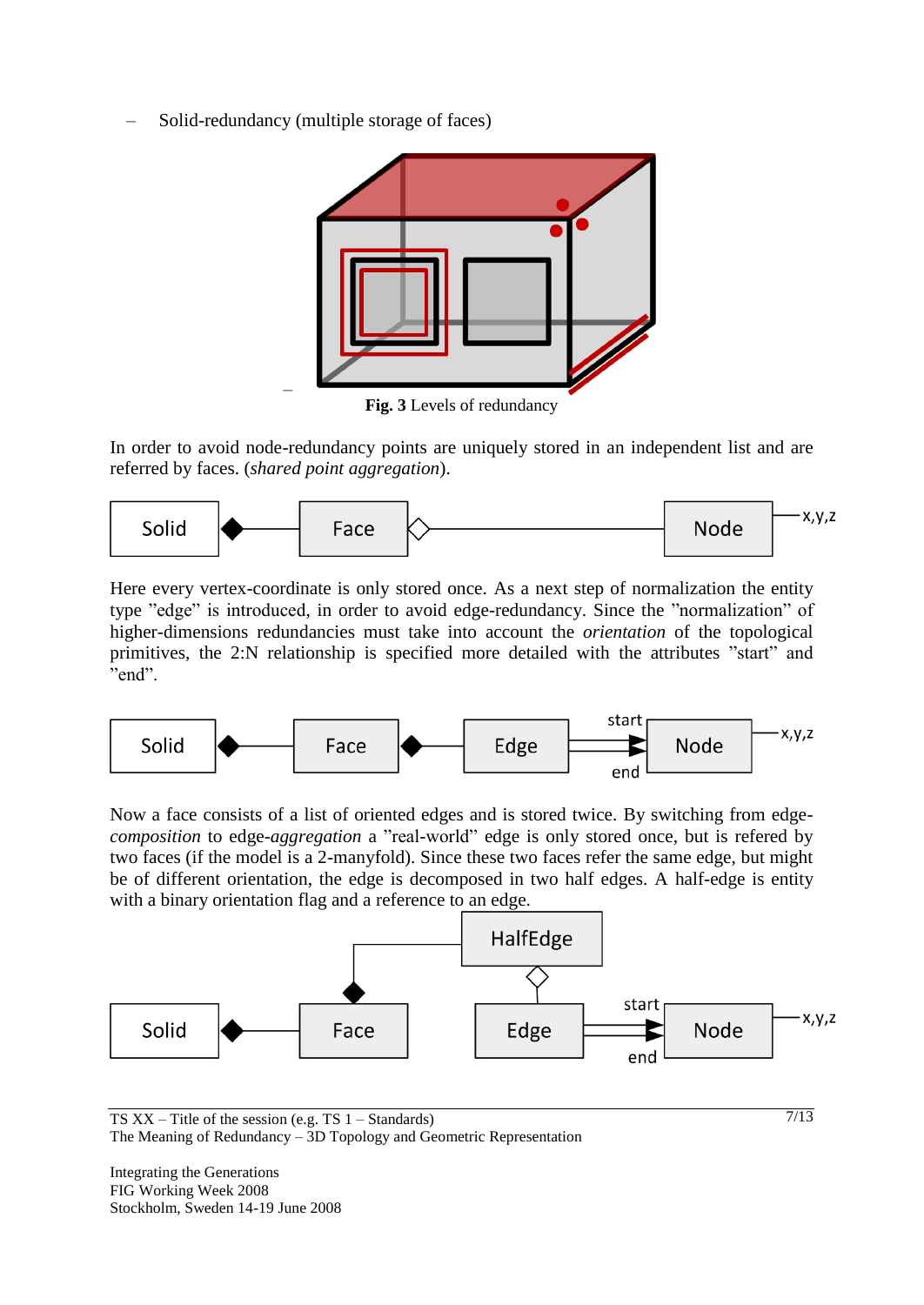A face comprises half edges. If a face has no holes, one (1!) well-ordered set of half-edges (polygon, closed ring, loop) bounds a face. If a face has holes it is bound by one exterior and one or many interior rings. Again, by switching from *composition* to *aggregation* a loop is only stored once.



In this type of data model each solid stores its own faces. As each face separates two solids the reference direction could be changed. Now, the solids are oriented by the face attributes "behind" and "front". Orientation of solids allows numeric distinguishing between the inside and outside.



Until now all topological dimensions have been checked for redundant information. The topological data structure has been normalized. However there are diverse ways to structure topological primitives [Ellul 2005]. It is the objective of this article to demonstrate general methods to reduce redundancy in a rigors way.

### **5. GEOMETRIC NORMALIZATION**

Until now geometric representation has not been covered. The prevalent method for specifying location is making use of point representation: Every node is attached with three coordinate values (x,y,z) in order to specify position. Additionally implicit (in the mathematic model) or explicit (stored) assumptions are made on planarity of faces, parallelism of faces and perpendicularity of faces.

The main idea of the discussed approach is to reduce geometric redundancy by replacing point representation with *surface representation*.[Fig. 4]

TS XX – Title of the session (e.g. TS 1 – Standards) The Meaning of Redundancy – 3D Topology and Geometric Representation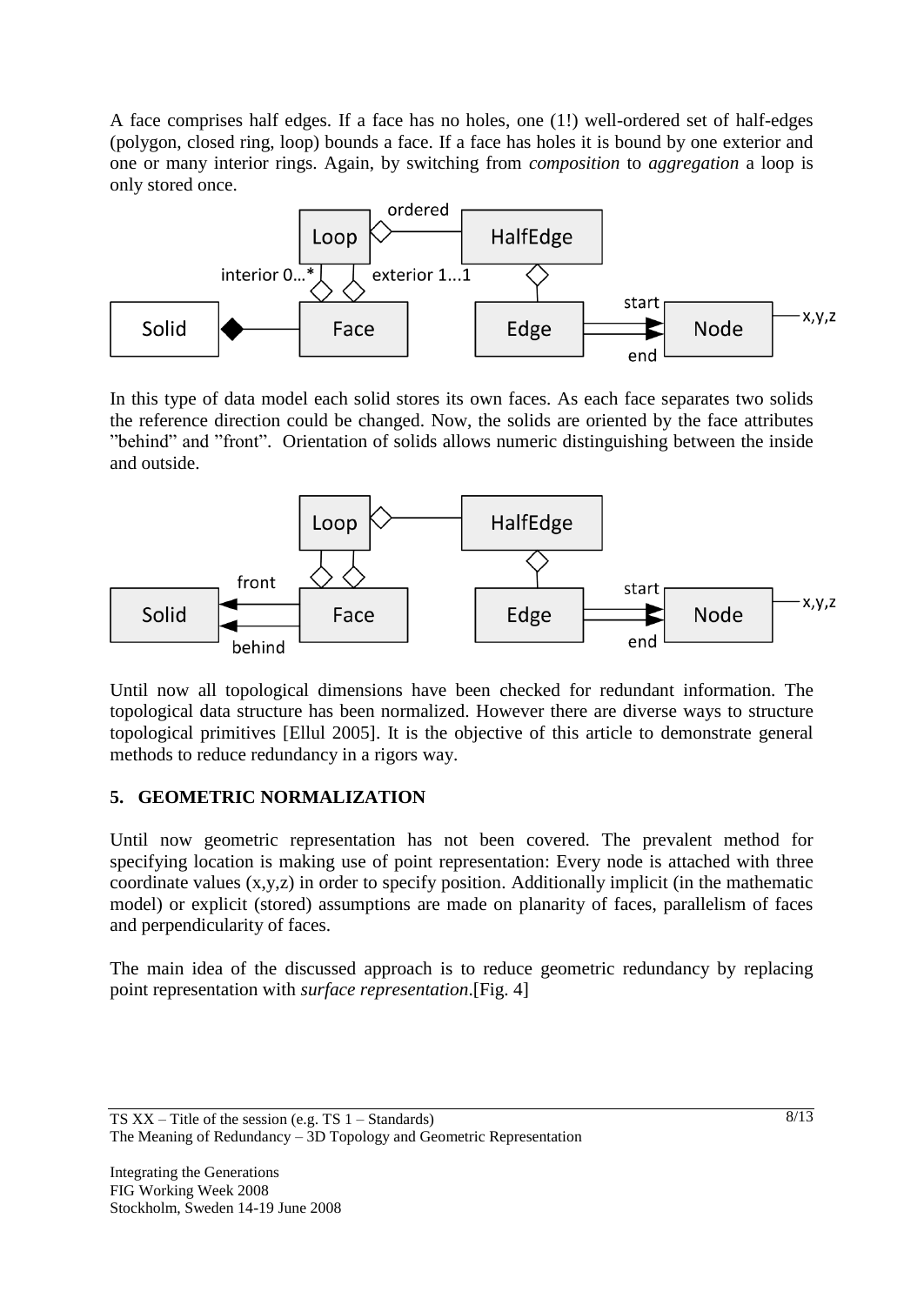

**Fig. 4 a)** point representation b) surface representation c) plane intersection

A flat surface is represented by its normal vector  $\left(n_{\scriptscriptstyle x}, n_{\scriptscriptstyle y}, n_{\scriptscriptstyle z}\right)^T$  $\vec{n} = (n_x, n_y, n_z)$ and the orthogonal (shortest) distance  $d$  to the origin. Since topology is integral part of the data model the (relational) database is able to determine which planes intersect in each node. The point coordinates can be calculated on demand, using Cramer's Rule.



**Fig. 5** Planar faces and paralell planes

How does this shift from point representation to surface representation affect the objective to reduce geometric redundancy?

**Planarity of a single face.** Planarity of polygons is traditionally seen as a geometric integrity constrained and is checked with run time algorithms up to a certain tolerance. Planarity must be ensured for computational reasons (computational geometry) or visualization purposes. Especially manmade objects are designed with planar surfaces. Using *surface representation* (here: plane based) the discussed model ensures the planarity of a single polygon by means of referential integrity.

**Planarity of faces.** The *Face*-*Plane* relationship is of cardinality 1:N. Each face associates exactly one plane. But many faces can associate the same plane. Faces representing the floor, the ceiling or the façade could link the same geometrical entity "plane". Planarity of different faces is ensured by referential integrity.

TS XX – Title of the session (e.g. TS 1 – Standards) The Meaning of Redundancy – 3D Topology and Geometric Representation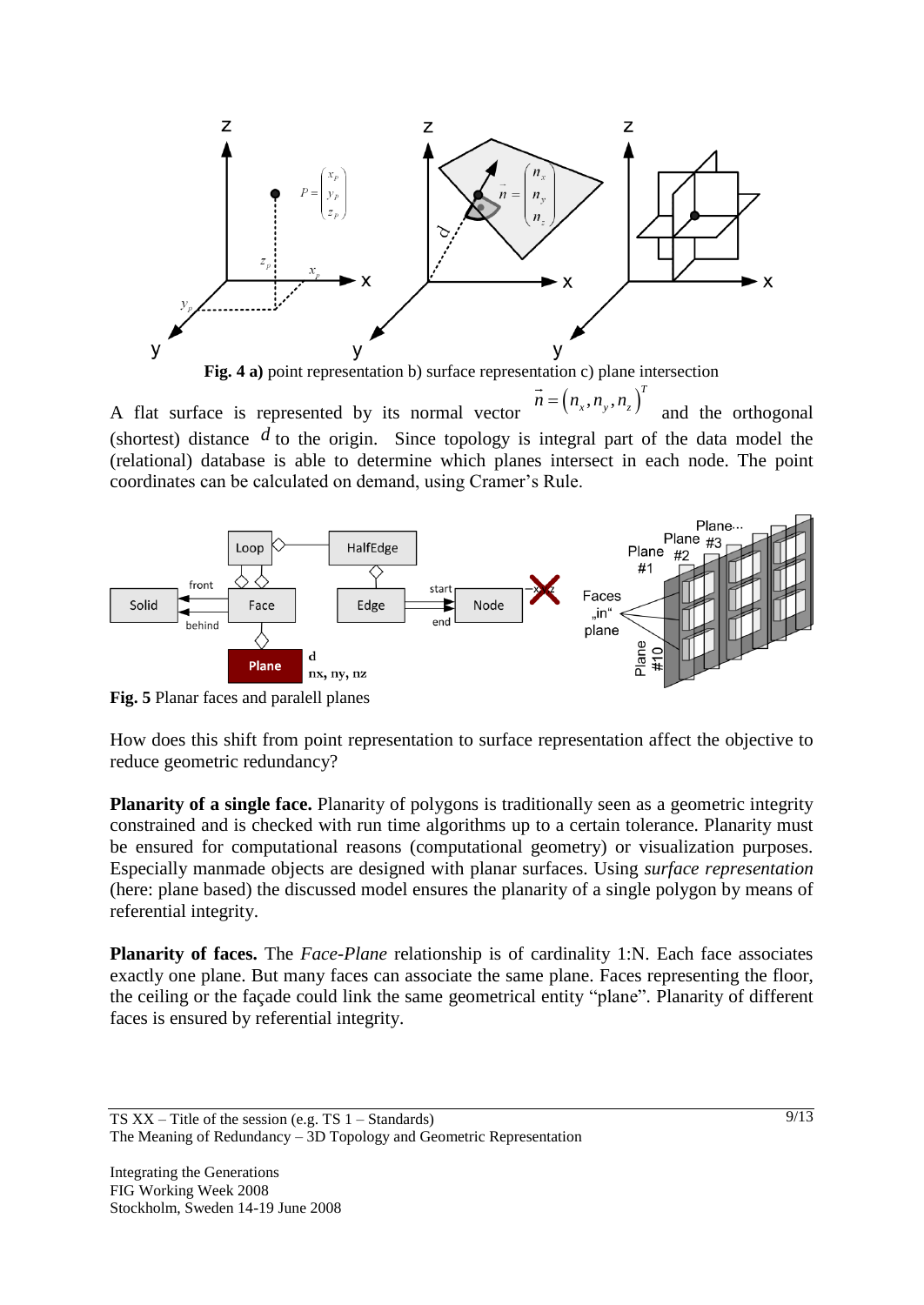

**Parallelism of planes**. Fig. 5 illustrates a modern office building. Often planes, which are "carring" diverse faces, are parallel to each other. Plane #1, #2 and #3 are parallel. What does this mean in terms of redundancy? Planes are parallel if they have equal rotation; therefore they have the same normal vector. The idea of the discussed data model is to normalize this redundancy by introducing an entity type *Normal Vector*. Normal vectors are referred by diverse planes (1:N). The translational component *d* remains with the entity type *Plane*. Planarity of different faces is ensured by referential integrity.



**Fig. 6** Parallelism and perpendicularity

**Perpendicularity of normal vectors.** If, for example, two vertical walls are perpendicular to each other, the normal vectors components are switched in the non-zero elements and the sign of the *n<sup>y</sup>* component changes. Therefore the data model introduces the entity type *Parameter*. The Parameter entity is referred by the normal vector. Since the sign might change, the *Normal Vector* – *Parameter* association is qualified by a Boolean variable that indicates a change in algebraic sign. (See next section for a numerical example)



This model is called plane-based and geometrically normalized parameterization.

### **6. NUMERICAL EXAMPELS**

In this chapter the degree of redundancy is calculated. Here, the model instance is seen as a set of atomic piece of "information", where each piece has the size 1. One piece of information is either positive or negative.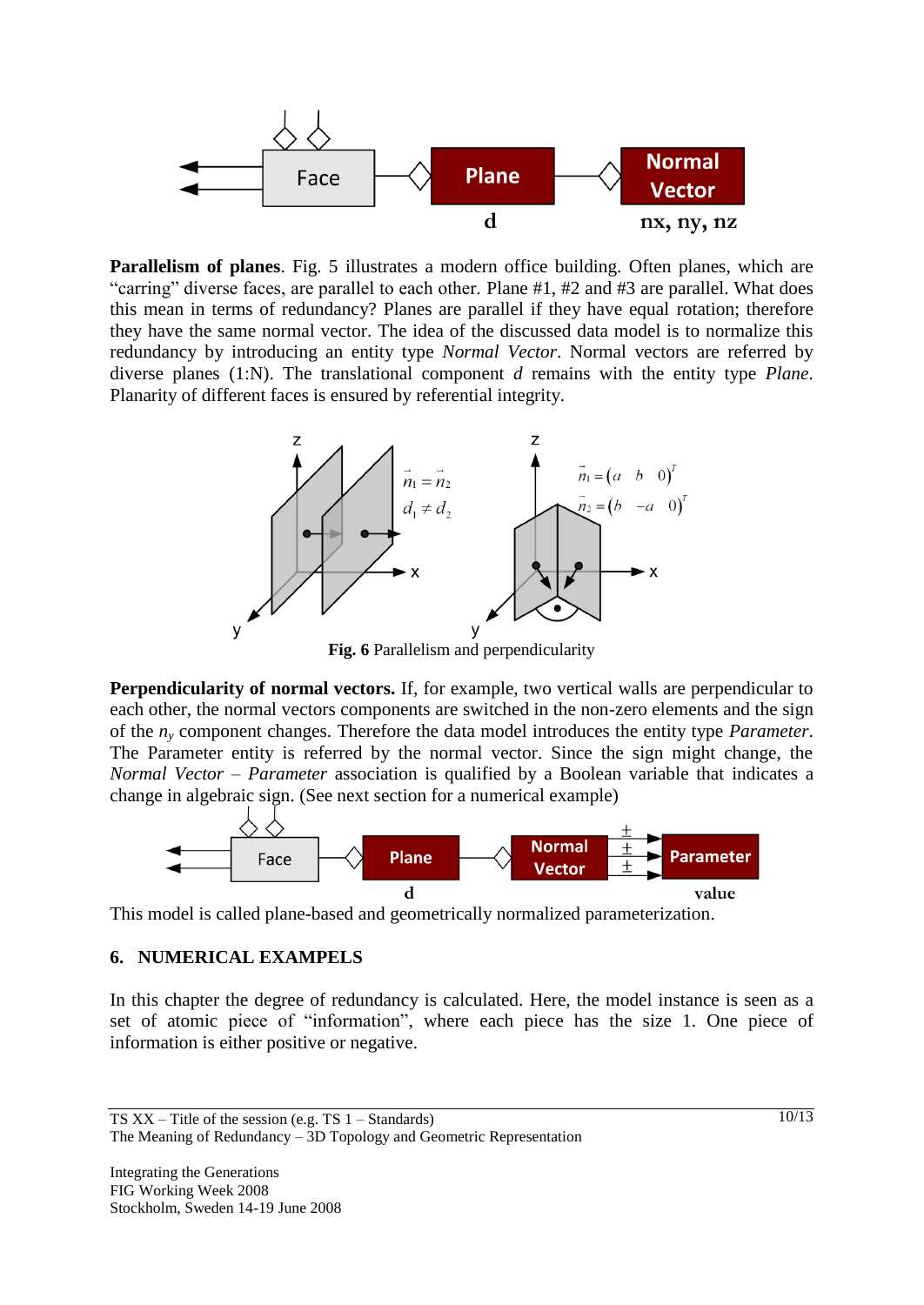In terms of *deterministic information* a positive piece needs to be stored whereas a negative piece needs to be checked. The total sum of information equals zero when all data are checked. In terms of *stochastic information* (i.e. Least-Squares-Adjustment) a positive piece is one unknown whereas a negative piece is one condition. The total sum of information equals zero when the so called minimal configuration is present.

### **6.1 Cube**

**Point aggregate.** A cube needs 9 pieces of information (3 Translation, 3 Rotation, 3 Dimensions). With point representation 8 points have to be stored. Since each point has 3 components this equals 24 pieces of information. Thus the overhead of information (redundancy) can be calculated with 24-9=15. This means, that 15 consistency checks have to be made. These are:

- Planarity of faces (-6)
- Parallelism of opposite faces. Normal vector dot product equals -1 (-3)
- Perpendicularity of pairs of parallel faces (-3)
- Orientation of faces (inside or outside) (-3)

**Normalized to Parallelism of Planes.** 3 normal vectors need to be stored if the cardinality plane-normal vector is 1:N. 6 translational components *d* must be attached to each plane. So the number of stored values is  $3*3 + 6 = 15$ . There still is a redundancy of 6. So 6 negative pieces of information need to be specified:

- Absolute value of the 3 normal vectors equals 1 (-3)
- Perpendicularity of all three normal vectors (-3)

**Normalized to Perpendicularity of normal vectors.** In manmade objects like buildings most walls are vertical whereas floor and ceiling are horizontal. With the cube example this means that 2 rotational components are fixed. Under the assumption of being parallel to the z-axis a cube needs 7 pieces of information (3 Translation, 1 Rotation, 3 Dimensions) . Instead of storing three normal vectors 6 values are stored three normal vectors 6 values are store<br>  $(\alpha_1 = 0; \alpha_2 = 0; \alpha_3 = 1; \alpha_4 = a; \alpha_5 = b; \alpha_6 = 0)$  whereas the normal vectors refer to theses values

$$
\overrightarrow{n_1} = \begin{pmatrix} \alpha_1 \\ \alpha_2 \\ \alpha_3 \end{pmatrix} = \begin{pmatrix} 0 \\ 0 \\ 1 \end{pmatrix} \overrightarrow{n_2} = \begin{pmatrix} \alpha_4 \\ \alpha_5 \\ \alpha_6 \end{pmatrix} = \begin{pmatrix} a \\ b \\ 0 \end{pmatrix} \overrightarrow{n_3} = \begin{pmatrix} \alpha_5 \\ -\alpha_4 \\ \alpha_6 \end{pmatrix} = \begin{pmatrix} b \\ -a \\ 0 \end{pmatrix}
$$

$$
\overrightarrow{n_4} = \begin{pmatrix} -\alpha_1 \\ -\alpha_2 \\ -\alpha_3 \end{pmatrix} = \begin{pmatrix} 0 \\ 0 \\ -1 \end{pmatrix} \overrightarrow{n_5} = \begin{pmatrix} -\alpha_4 \\ -\alpha_5 \\ -\alpha_6 \end{pmatrix} = \begin{pmatrix} -a \\ -b \\ 0 \end{pmatrix} \overrightarrow{n_6} = \begin{pmatrix} -\alpha_5 \\ +\alpha_4 \\ -\alpha_6 \end{pmatrix} = \begin{pmatrix} -b \\ a \\ 0 \end{pmatrix}
$$

6 translational components *d* must be attached to each plane. So the number of stored values is  $6 + 6 = 12$ . There still is a redundancy of 5. So 5 negative pieces of information need to be specified: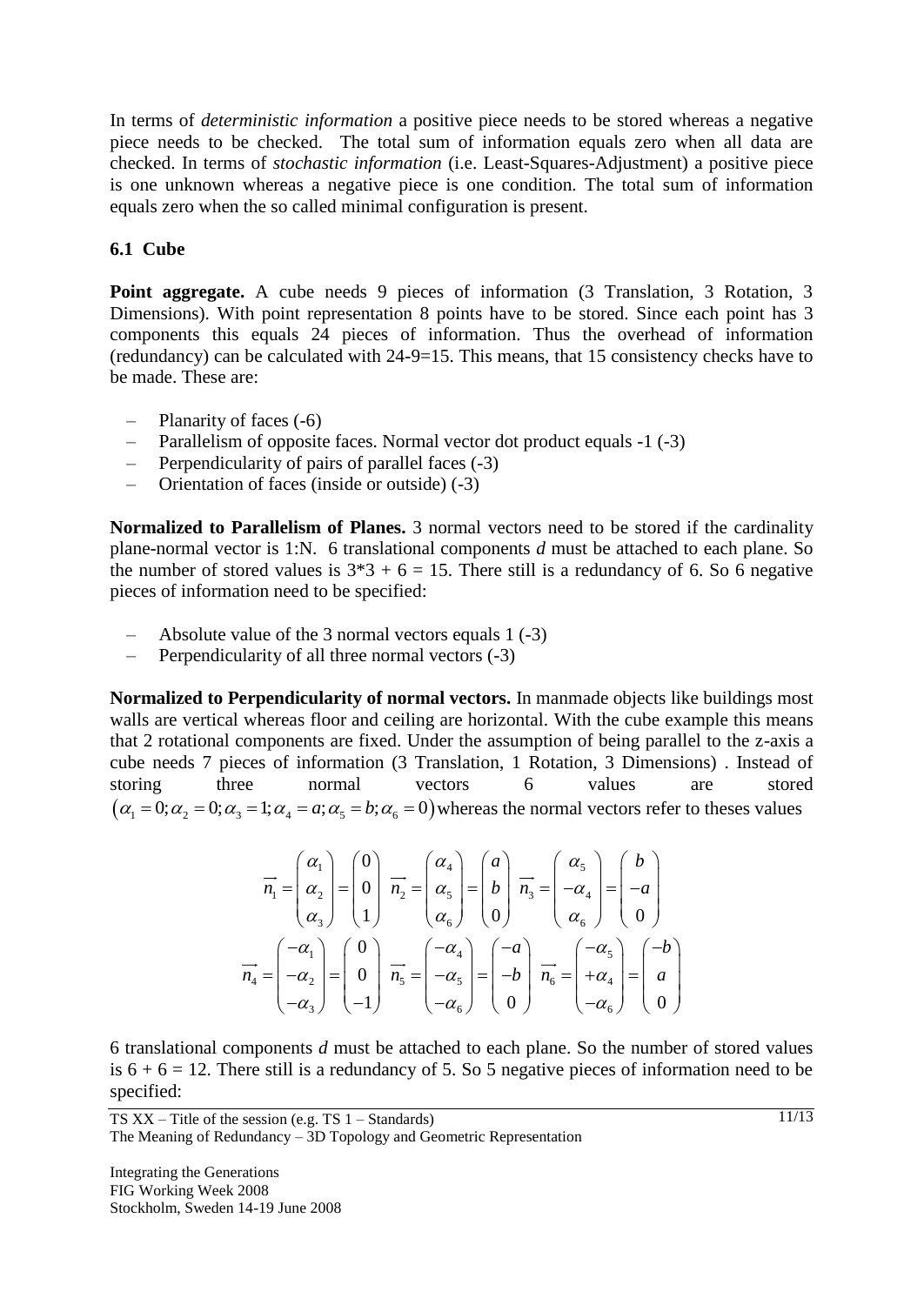- $\alpha_1, \alpha_2, \alpha_3, \alpha_6$  are fixed (-4)
- a,b are rotation parameters so  $a^2+b^2 = 1$  (-1)

Even with this very simple example of a cube one can find many ways of parameterization. The decision, which type of parameterization is applied, depends on the application.

### **6.2 Building**

Fig.7 illustrates the application of a plane-based parameterization to a building. The model consists of 412 nodes. With a point aggregate model 1236 coordinate values are stored. In the discussed plane based parameterization 104 translational components *d* and 14 α are stored. Under the assumption of coplanarity, paralellism and perpendicularity of vertical walls, the amount of stored geometric information is reduced about 91%.



**Fig. 7** Plane based parameterization with a residential house [Clemen 2007]

## **7. OUTLOOK**

This article shows in detail, how topological and geometrical normalization reduces the amount of redundantly stored information. [Clemen 2007] showed how practical applications, i.e. data capture tools, can benefit from this data model by applying adjustment techniques. Further research will show which degree of normalization is suitable to which application or problem domain. Furthermore curved surfaces will be introduced to the model. The extended data model and its impact on topological and geometrical validation routines are a subject to further work. [Huhnt 2006] showed that this conceptual model does not only fit to geoinformation tasks but also to diverse aspects of civil engineering design.